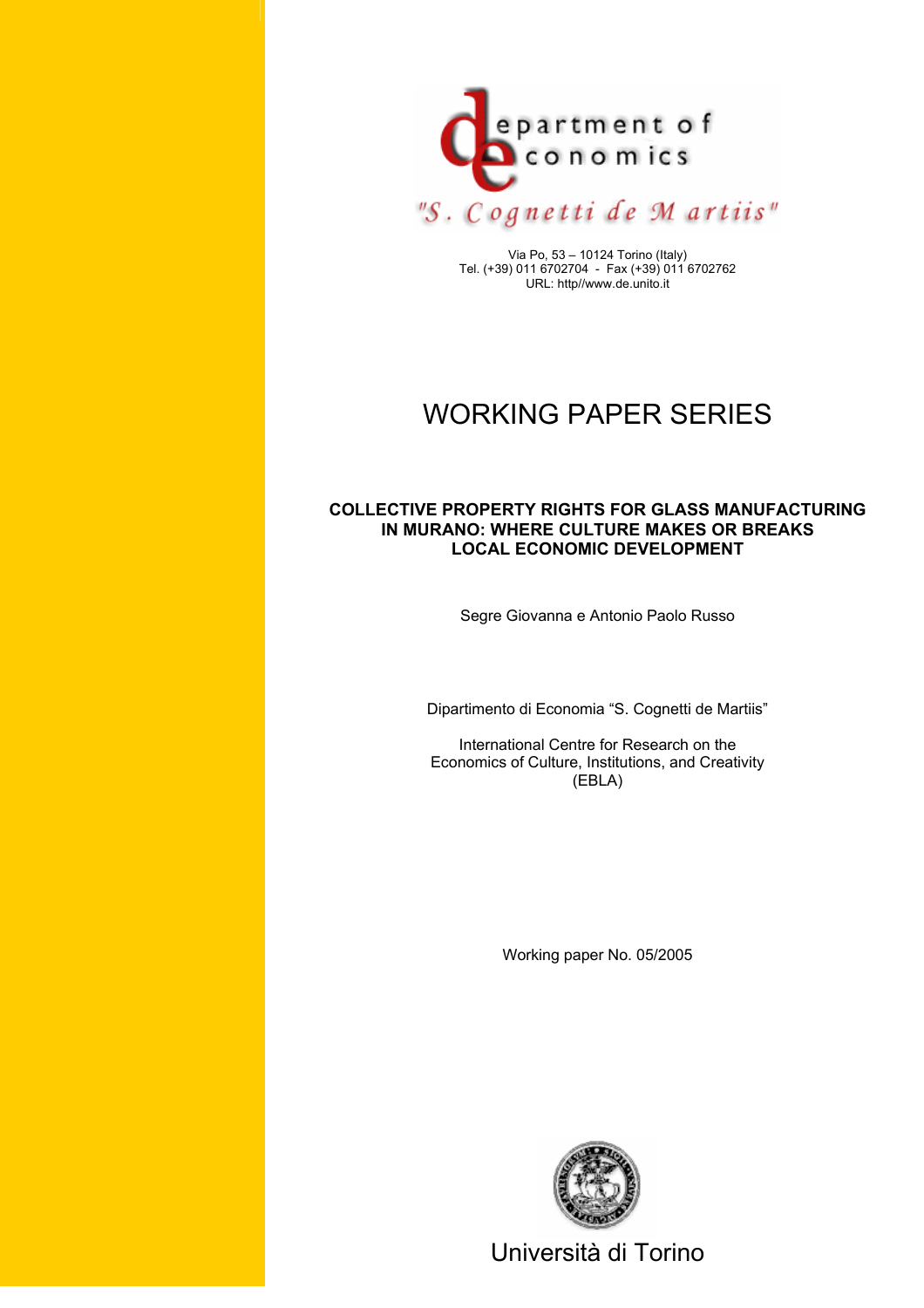## *Collective Property Rights for Glass Manufacturing in Murano: where Culture Makes or Breaks Local Economic Development*

*Giovanna Segre* - University of Turin and EBLA Center

*Antonio Paolo Russo -* Erasmus University Rotterdam

## **INDEX**

| $\mathbf{1}$ |  |  |  |  |
|--------------|--|--|--|--|
| $\mathbf{2}$ |  |  |  |  |
| 2.1          |  |  |  |  |
| 2.2          |  |  |  |  |
| 2.3          |  |  |  |  |
| $\mathbf{3}$ |  |  |  |  |
| 3.1          |  |  |  |  |
| 3.2          |  |  |  |  |
| 3.3          |  |  |  |  |
| 3.4          |  |  |  |  |
| 3.5          |  |  |  |  |
| 4            |  |  |  |  |
|              |  |  |  |  |
|              |  |  |  |  |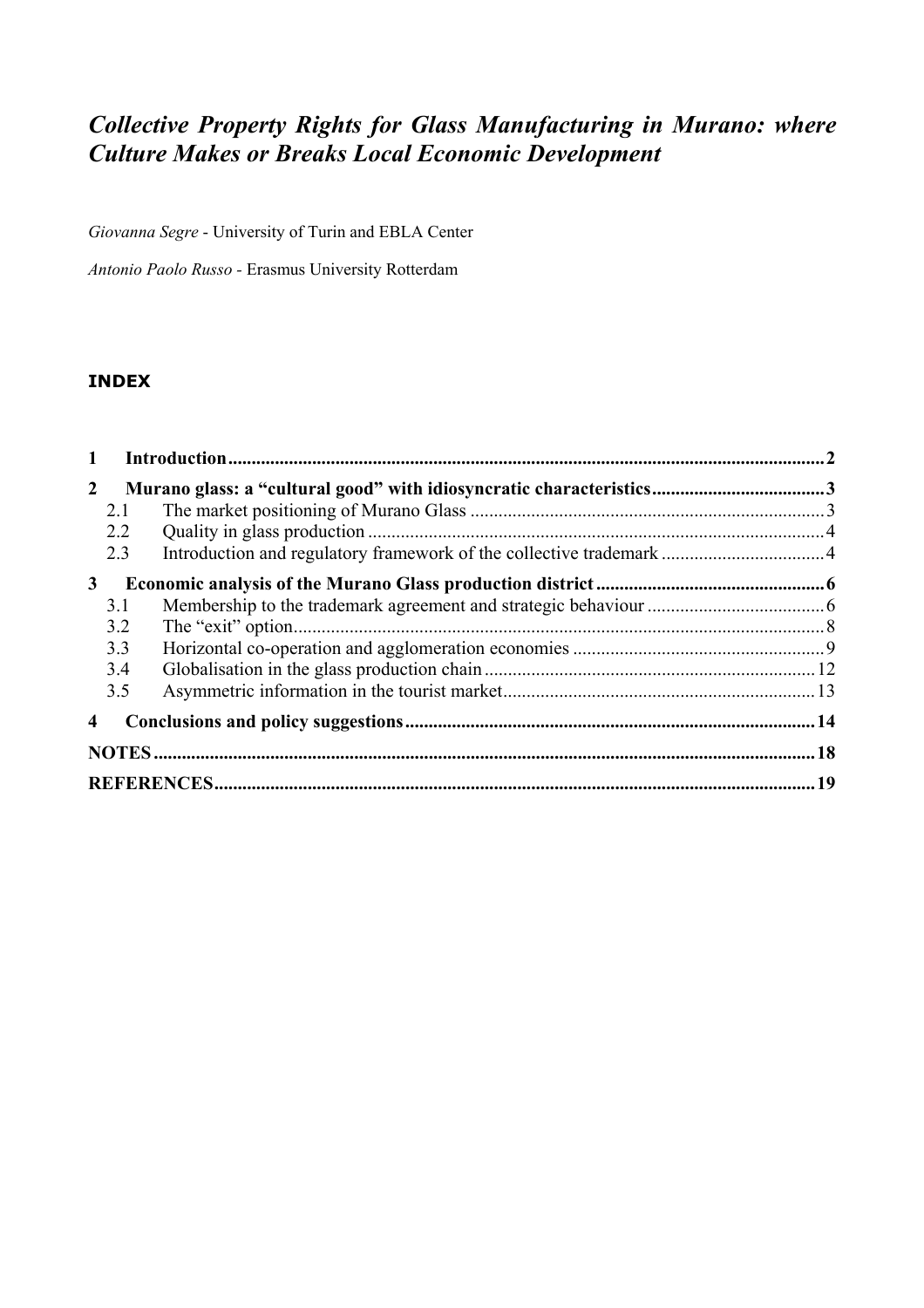## **1 Introduction**

The production of culture-based goods and services in a locality assumes an autonomous interest when the institution of collective property rights on the production of a cultural or artistic good are analysed. Within this context, the institutional framework leading to the creation of collective trademarks, as well as its implications for the evolution of the cluster, are analysed according to the analytic framework of Santagata (2004). The identification of various types of cultural clusters, inserted in different institutional frameworks, hints at the possibility to respond to peculiar problems with tailor-made strategies regarding the regulatory framework of property rights.

Within the literature on intellectual property, Posner (2003) underlines the economic function of trademarks, which, by giving assurance of uniform quality, allows consumers to reduce search cost. The introduction of *collective property rights*, in particular, sustaining the quality supplied by the producers involved, may lead to the restructuring of the markets, strengthening the competitive position of a cluster of producers. Cuccia and Santagata (2003) and Segre (2003) warn, however, against possible drawbacks in the institution of property rights. Incentives to exit for producers who enjoy individual property rights of a higher reputation than that of the collective brand would generate instability in the cluster structure. Moreover, static rules on the cluster membership impose a disadvantage on product innovation. As a consequence, when the cluster achieves a mature structure, the exit strategy from the collective trademark prevails. At that stage, individual members turn to promote exclusively their private trademarks, which rely on an excellent reputation.

According to this framework, the case of glass production in Murano is analysed, where difficulties in the launching phase of the trademark are emerging. Murano, the second largest cluster of inhabited islands in the lagoon of Venice, is famous in the world for its glasswork which dates from the  $13<sup>th</sup>$  century. The value of the industrial district of Murano exceeds the mere commercial value of glass production and even the symbolic value of glass, a relevant part of the local cultural heritage. In fact, Murano is presently one of the last manufacturing settlements left in the old city of Venice, counting for some 8% of its population. Furthermore, it is one on which planners attribute some emphasis in regeneration plans, highlighting the advantages of the "flexible" district economy of glass factories and shipyards over the "Fordist" model of the chemical industries that have dominated the economic structure of the region in the XX century. In short, Murano Glass is seen as a stronghold for a Venice that does not want to do be left completely over to tourism, and instead looks for ways to re-build its lost fortunes, putting to value its assets in a changing economic environment. It remains to be seen how realistic is this aspiration (and how strong is the assumption of glass production following a "third Italy" model). To some extent, we argue against it on the basis of the analysis carried out in this paper, especially in the light of the instruments deployed to consolidate the glass manufacturing district.

The "Vetro Artistico Murano" trademark was recently introduced by a Regional Law as the collective property right for glass producers with plants in the island. The lack of reputation of the collective trademark seems to be the most important explanatory factor of the difficulties in the launching phase of the trademark. The promotion of the mark suffers of a typical free-rider problem, since the members of the institution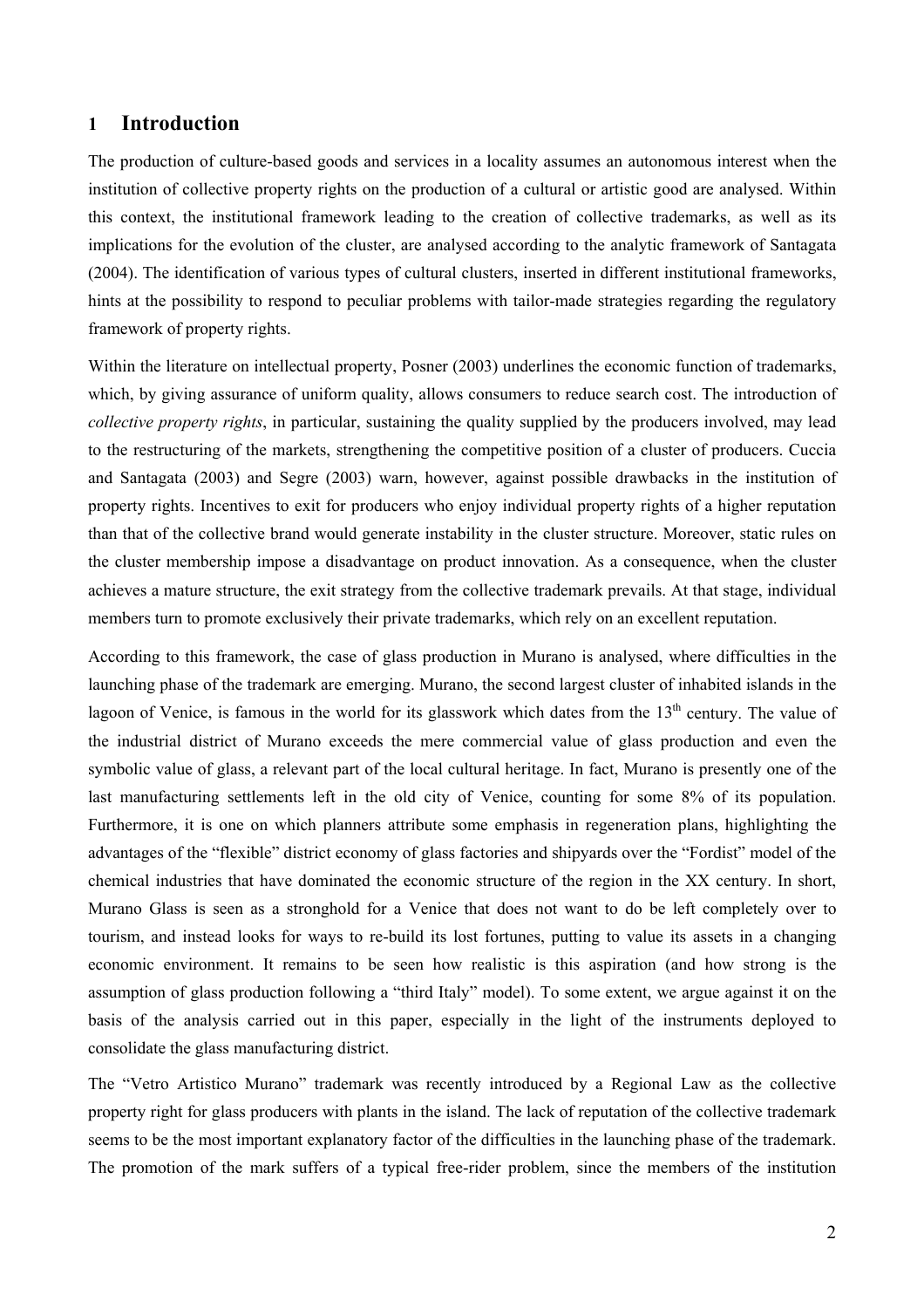entitled to the promotion of the trademark do not necessarily adhere to the collective trademark. Moreover, a number of private brands with a very high reputation did not adhere to the collective mark. Since collective reputation depends from members' individual reputation, which represents the upper bound of the cohort's quality level and determines the perceived collective reputation, high quality reputation producers may not want to belong to a group composed eminently by lower quality producers. Moreover, since an increasing share of the production is sold on the Venetian tourist market, that is highly volatile, badly informed and, as such, hardly reachable by standard information campaigns, the effectiveness of the collective trademark is even weaker. As a result, the original trademark associates are few and other glassmakers are inhibited to join the partnership at a later stage.

Our article explores in deep the reasons of this partial failure, deriving a flexible framework for the introduction and the management of collective property rights according to the structure of the cluster and of the market. The research has been conducted through qualitative exploratory methods. Open interviews to the main stakeholders of glass manufacturing have been held over a stretch of time following the introduction and consolidation of the trademark "Vetro Artistico Murano".

## **2 Murano glass: a "cultural good" with idiosyncratic characteristics**

#### **2.1 The market positioning of Murano Glass**

Murano glass products are sold both in international markets and on the local market. The international market is characterised by an "expert" demand of luxury goods, and a high willingness to pay. The best collections of the Muranese masters also sell well as "intermediate" goods; architects, interior designers, museum and restaurant managers, CEOs of large companies buy Murano items to decorate their works and offices. On the local market, interior shops and decorators sell medium-range priced Murano items. Until not long ago, the difference in price for common-use objects like glasses and ashtrays between the Murano production and normal industrial production was not large, so that the demand for Murano originals could be sustained especially among local families.

More recently, the world economic crisis and the increasing competition from foreign producers pushed an increasing number of Murano manufacturers to orient themselves to the local market, where they enjoy peculiar demand conditions. In 2001, the total estimated sales of Murano glass have been of 170 M€, and the total export 102 M€. The leading export markets are the US (50 M€), France (9 M€) and Japan (6 M€). It is estimated that today around 60% (much more than the official figures) of the Muranese production is sold in the local (mainly tourist) market; and still, these pieces represent only some  $60\%$ <sup>1</sup> of what is sold in Venetian glass shops. The orientation to tourist demand is not without consequences. Those Murano producers that have chosen to come more directly in contact with the Venetian mass market substantially changed their nature from manufacturers to retailers, utilising abandoned factories as showrooms and substantially lowering the quality of the products. The bulk of producers that have no direct access to the tourist market are selling an increasing share of their manufactured items to the local suppliers (boutiques).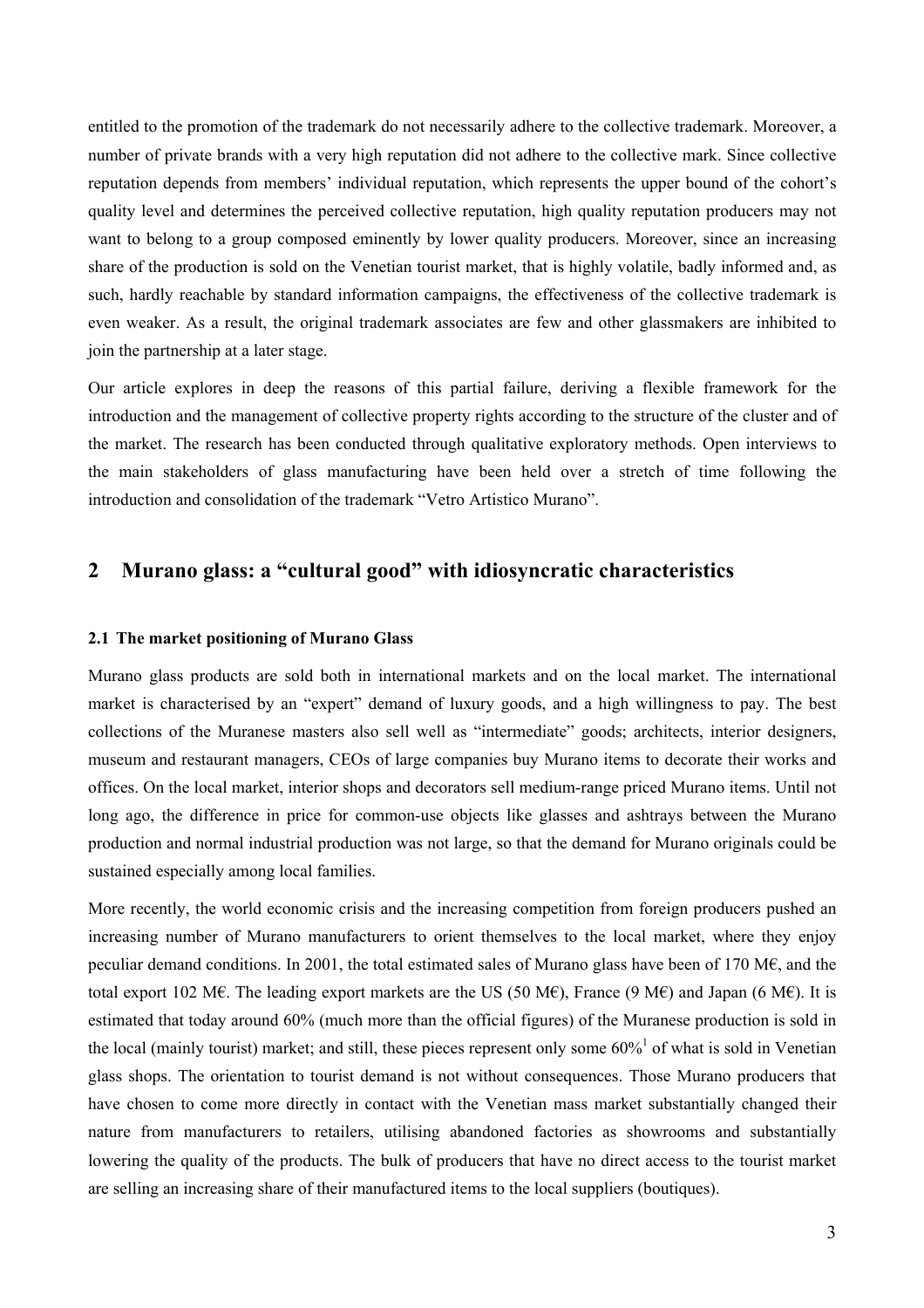Partly as a result of such market evolution, and partly as a consequence of structural, endemic changes in the global economy, the artistic tradition of Murano glass and its entrepreneurial fabric started to be severely challenged. This called for new regulation tools, like the introduction of the collective property right trough the creation of a collective trademark, whose issues and impacts are analysed in this paper, but also for progress in the definition of a vision and a strategy for the sector. A first important sign of the will to join forces  $\frac{a}{b}$  an inedit fact in the harshly competitive environment of glass producers  $\frac{a}{b}$  is the undersigning by glass manufacturers, category associations, local government and other private stakeholders, of a "development pact" that formally starts a "Glass District" according to the Regional Law 8, 2003.

#### **2.2 Quality in glass production**

In the case of glass production, quality can not easily detected or benchmarked. As far as the most valuable items are concerned, quality can rather be conceived as the result of idiosyncratic variations on a specific model, and is based on "distinction"; hence, the determination of the quality of a piece is basically done out of subjective judgement and can only be a matter of the experts' taste. The only objective "proxy" of quality might be the technicalities of production process and, to some extent, the fact of being produced in a place with specific characteristics and a tradition. Until recently, in fact, the peculiarities of the island of Murano its climatic conditions (humidity, light exposure, etc.) and the know-how of its glass masters — were sufficient to characterise the local production in a recognisable way. However, today the evolution of technological progress, on one side, and the export of knowledge, on the other, make it possible to reduce to a minimum the appreciable differences between the original local products and imported products, forgeries included; the diffusion of fakes, in these circumstances, is indeed relevant.

Yet this was not the main reason for the introduction of the Murano glass trademark. This dates from the beginning of the 1980s, when the market was in full swing, and especially the international exports. A tool was needed to support that expansion and safeguard both consumers and producers from forgeries – the sale of non-original products "confused" with Murano glass as well as straightforward imitations –, which were estimated to erode some 40% of the turnover (today it is likely to be up to 60%). In 1994, with the Italian Regional Law n. 70, the "Vetro Artistico Murano" trademark was finally instituted, as the only legally binding trademark, owned by the Veneto Region.

#### **2.3 Introduction and regulatory framework of the collective trademark**

Only in 2001 "Vetro Artistico Murano" became effective as a collective trademark under the management of the *Promovetro* consortium<sup>2</sup>. Out of the 72 present *Promovetro* associates, 61 are Murano firms with a furnace, and 11 small "*lume*" producers<sup>3</sup> (most of the "*lume*" producers however are not part of *Promovetro*). A commission within *Promovetro* manages and controls the use and development of the trademark<sup>4</sup>. A private firm has been entrusted with the task of monitoring and certifying the marked production, and also of checking that the marked pieces cannot be confused with non-original products in the shops<sup>5</sup>.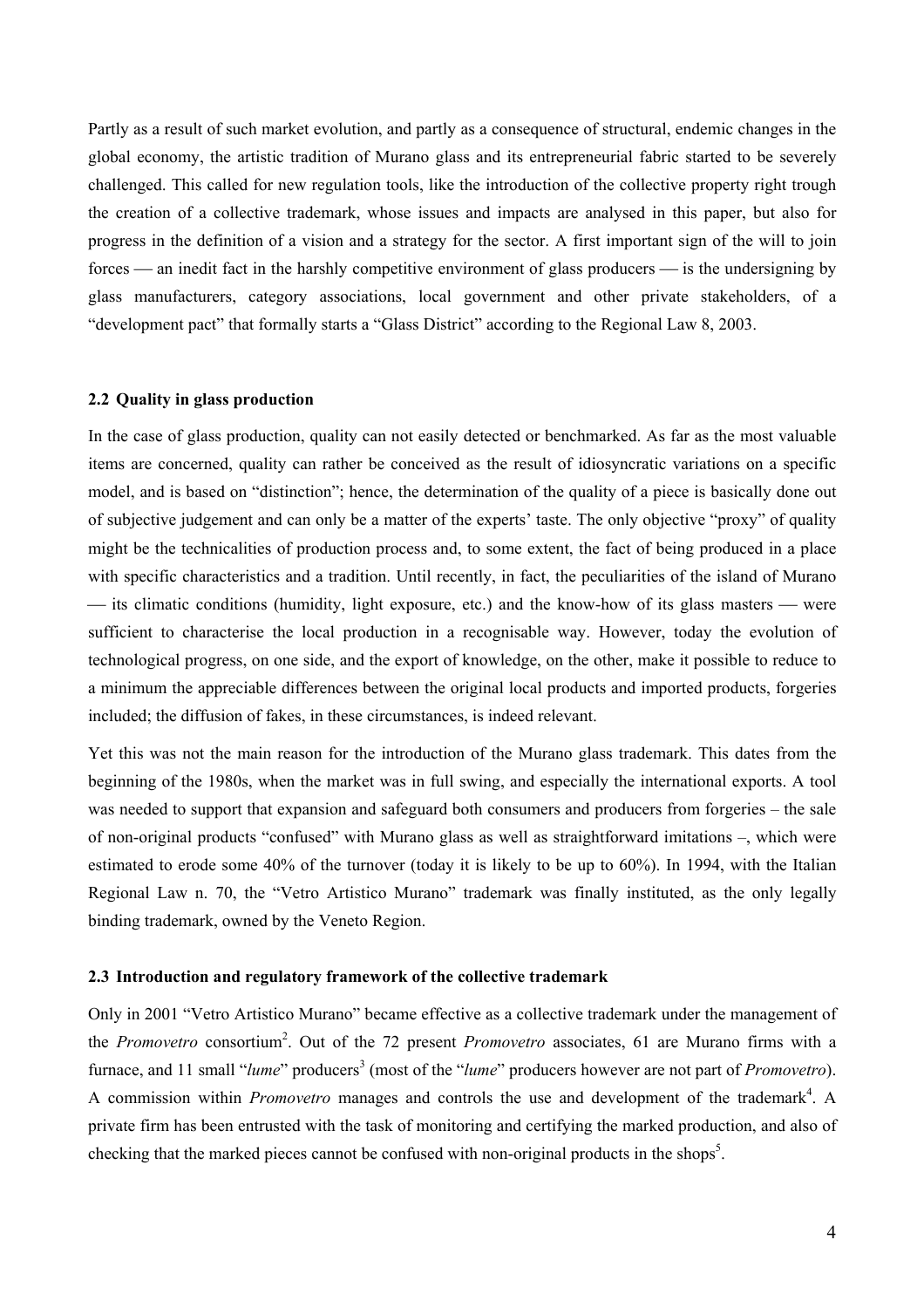Despite the name "Vetro Artistico Murano" (Murano Artistic Glass), the trademark is in fact only a geographical indication. The membership to the trademark agreement depends on the location in Murano of the main production unit, and on the respect of a production protocol that lists the admissible kinds of products and techniques. Qualities, reputation and other characteristic of the good produced are essentially attributable to its geographical origin, but no further conditions for quality are imposed. Thus, low quality products get the mark as long as they are produced in Murano and respect the production rules, and on the other hand, high quality items designed by Murano glass masters, if produced outside of the island, would not be entitled to receive the mark.

The firms that decide to adhere to the mark pay a yearly subscription fee. The trademark gives to the adherent firms the right (but not the obligation) to "mark" their products with a stamp. Each stamp costs around 0.3  $\epsilon$  (recently brought down to 0,03  $\epsilon$ ); the member firms receive a stock of stamps on the basis of their production. From a code on the stamp, it is possible to recognise the producer. However, for a number of glassmakers enjoying individual brands with a high reputation, participating to the trademark agreement was not so important.

In Table 1 the number of firms in Murano producing glass is presented, with the indication of firms members of *Promovetro* consortium, and firms members of the "Vetro Artistico Murano" Trademark — a lower number than that of firms members of *Promovetro*.

|                                   | Number of firms | Number of<br>self-employed | Number of<br>employees | Average size | Members of<br>"Promovetro"<br>consortium | Members of<br>"Vetro Artistico<br>Murano"<br><b>Trademark</b> |
|-----------------------------------|-----------------|----------------------------|------------------------|--------------|------------------------------------------|---------------------------------------------------------------|
| <b>TOTAL FIRMS</b>                | 194             | 142                        | 807                    | 4.89         | 61                                       | 49                                                            |
| Juridical status:                 |                 |                            |                        |              |                                          |                                                               |
| of which one-man<br>company       | 89              | 73                         | 99                     | 1.93         | 15                                       | 7                                                             |
| of which Unlimited<br>partnership | 46              | 56                         | 146                    | 4.39         | 23                                       | 17                                                            |
| of which limited company          | 42              | $\overline{7}$             | 492                    | 11.88        | 14                                       | 20                                                            |
| other juridical forms             | 17              | 6                          | 70                     | 21.00        | 9                                        | 5                                                             |

**Table 1 - Murano glass producers in 2003**

*Note:* Firms with legal office in Murano, registered to the Chamber of Commerce of Venice. *Source:* own elaboration on Chamber of Commerce data, 2003.

In its introductory stages, the trademark had to be made known to the potential users. A campaign explaining the advantages was targeting the glass producers, both the members of Promovetro and the top firms who are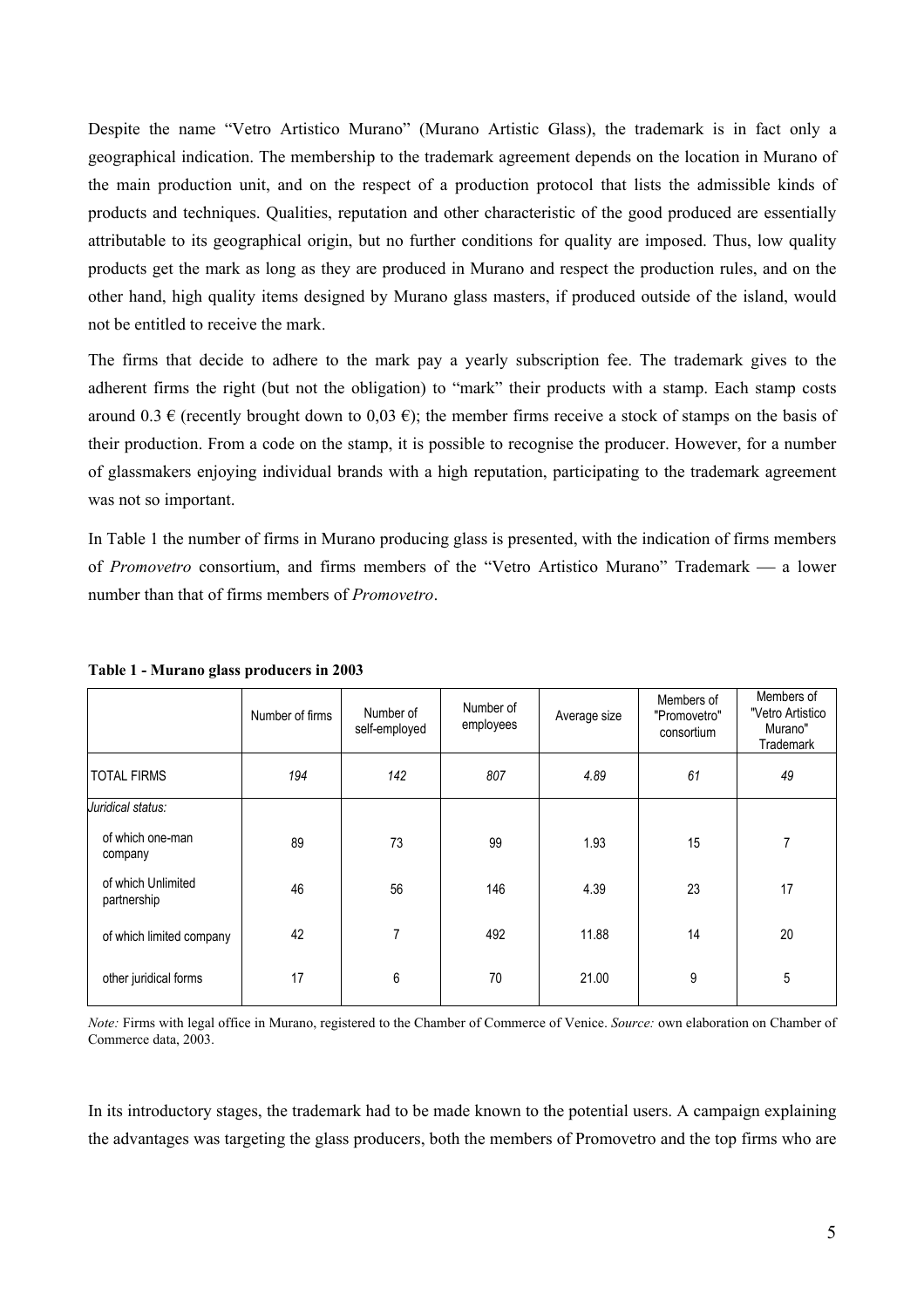not members. More recently the promotion effort has been targeting the customers, both the international buyers that are met at fairs and boutiques, and the local tourist customers $6$ .

However, the institution law has been delayed of 15 years (and the actual introduction of the trademark of 20 years) by bureaucratic slowness and political discussions. When the trademark became effective, the international and local contexts had thoroughly changed. The problems of the world economy and the connected downfalls with tourism, as well as the emerging economic globalisation, had affected critically the market positioning of Murano glass, making international competition fiercer and local markets unstable. Today, the priority is no longer supporting growth, but rather preventing a deepening of this crisis, and the instruments needed to face this situation (restructuring of the sector, marketing, investments in technology, innovation) are necessarily different and more integral. The trademark is still seen by glass entrepreneurs and other stakeholders as a tool that adds value to their products, but in such context its use is limited; face to the present economic downfall, the pretence to get a high return from a trademark is unreasonable. This misunderstanding is affecting the social support to this initiative, which is one of the pillars of its possible future success. More in general, there are a number of issues that cast a shadow on the real utility, or on the sufficiency, of the institution of the trademark as an effective tool for the protection of the glass sector of Murano.

## **3 Economic analysis of the Murano Glass production district**

## **3.1 Membership to the trademark agreement and strategic behaviour**

From the economic point of view, the system introduced by designations of origin and geographical indications trademarks is used in order to define optimal incentives to the producers. However, collective property rights have a signalling effect for the "whole" quality level of the product. All producers of goods protected by the collective trademark will enjoy the positive effects of an improved reputation of the whole quality of the product. In consumers perception, in fact, with protected trademarks, transactions costs are reduced because different degrees of not observable quality, are signalled through the reputation of the trademark.

The relationship between single producer's quality and collective trademark's reputation of quality, is than a crucial point. According to Tirole (1996, pg. 1), "A group's reputation is only as good as that of its members"; therefore, high quality reputation producers may not want to belong to a group composed by lower quality producers. Collective reputation depends from members' individual reputation, which represents the upper bound of the group quality level and which determines the perceived group collective reputation. In a context of asymmetric information framework, producers of goods with quality lower than the quality signalled by the collective trademark, will have advantages proportional to the dimension of the difference between the two qualities. On the contrary, producers of goods with quality higher than the quality signalled by the collective trademark, will have disadvantages, and will prefer the use of private trademark only. Therefore, the final effect on producer's strategic behaviour can be either cooperative or competitive,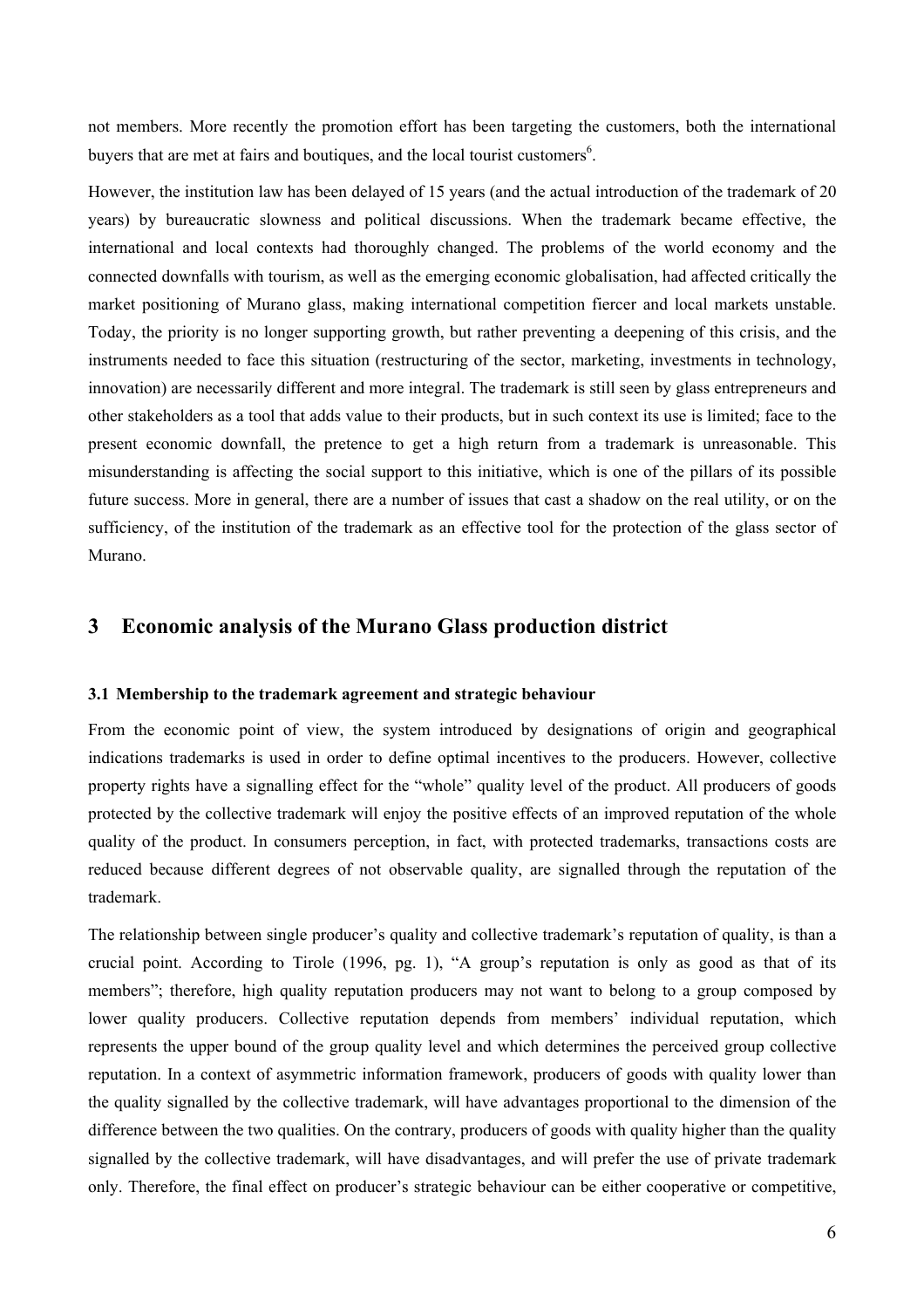depending on the relative position in term of quality of the producers with respect to the perceived quality level of the collective trademark.

Given the endogenous nature of the collective trademark quality level – somehow deriving from the quality of the single producers within the collective trademark – a dynamic evolution of the trademark membership can be described. Figure 1 illustrates such dynamics, according to Segre (2003). The distribution of quality levels, which determines collective trademark reputation, begins at  $Q_m$ , the minimum admissible quality level for the collective trademark, and goes on until point M, where the number of producers of maximum quality level is measured. Reasonably, between  $Q_m$  and M, a decreasing number of producers with higher and higher level of quality will be present. Therefore, collective quality reputation  $Q_c$ , a function of single quality levels, will be somewhere on the right hand side of point  $Q_m$ .





Producers with reputation of high individual quality,  $Q_i$ , will burden a cost when  $Q_i > Q_c$ . When and at which level of the cost producers will change their strategy is an empirical matter. From a theoretical point of view, however, we can assume that, when the relative distance  $D (D = Q_i - Q_c)$ , is higher than a threshold value, incentives to the exit from the collective property rights arise.

Empirical observations in the wine markets appear to confirm such a dynamics. Gaja, one of the best wine producers in the Langhe Region, is now selling a Barolo without the protected designation of origin, as well as Antinori, famous wine producers in Tuscany, producing Tignanello and Solaia, emblematic wines in Chianti for historical and innovative value and for quality, only with geographical indication. Moreover, as it will be explained below, very famous Murano glass producers do not adhere to the "Vetro Artistico Murano" trademark.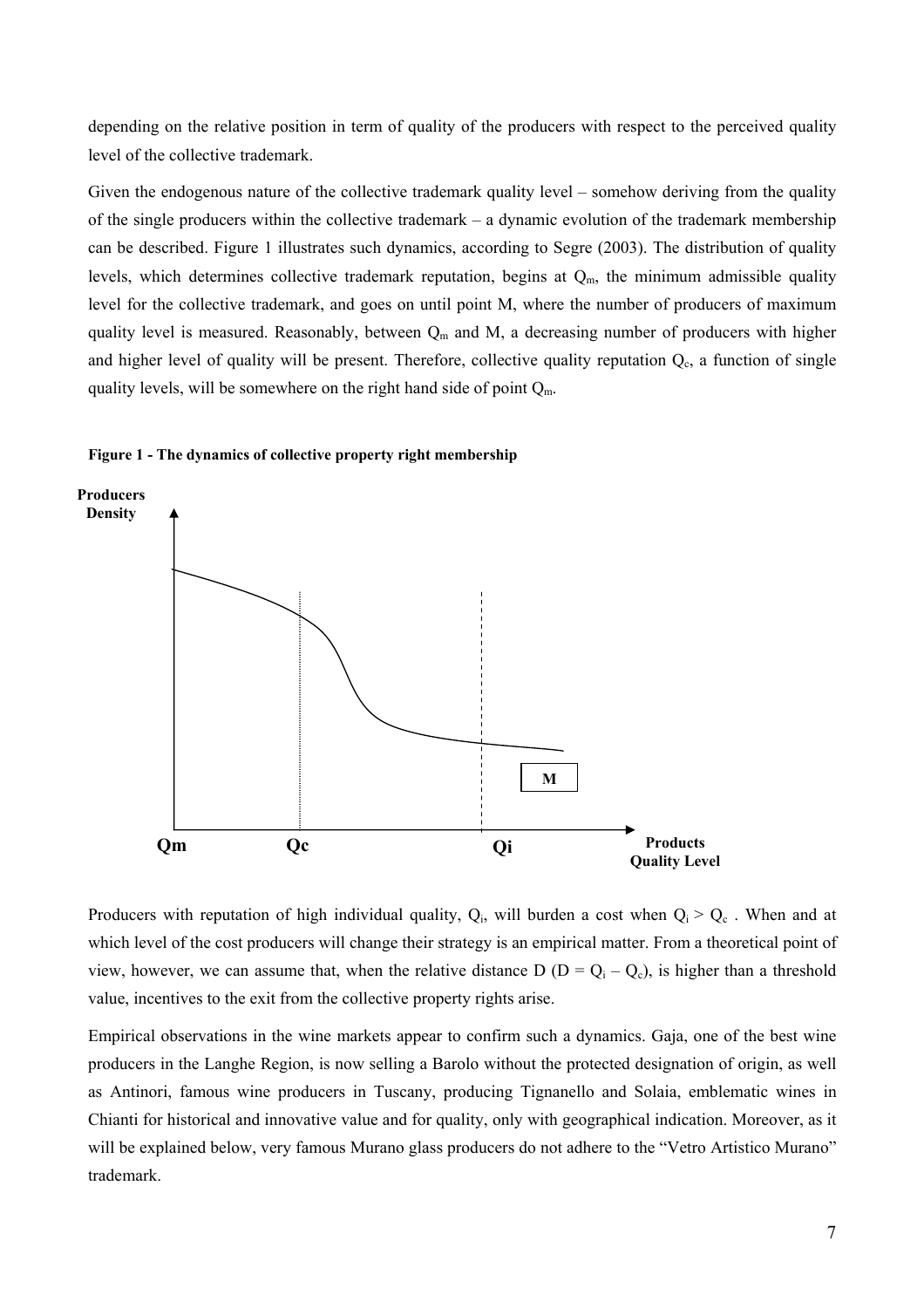The exit from the collective trademark of high quality producers, given the endogeneity of the whole collective trademark quality level, can determine a process involving other producers with lower quality level. After this, lower quality producers can exit the trademark as well. After every exit,  $Q_c$  will shift on the left, and the distance D of some producers will fall under the trigger value. This can drive the collective property right to its end.

## **3.2 The "exit" option**

Firms, then, adhere to the mark if they see an advantage over the individual brand. It is assumed that the number of firms entering the agreement is sufficient to trigger an evolution of the mark: through promotion and investments in reputation, it gets known to more consumers and becomes an increasingly effective signal of quality. The dynamic relation between individual brand and collective trademark is such that the individual producer of high quality can be led to exit the trademark if the reputation of the individual brand increases more than that of the collective mark. The average quality served by trademark producers is lowered as a consequence of the exit of top producers, and the trademark agreement can be sustained if this ecology does not drive quality under a critical threshold. On this account, it is considered healthy that the trademark is open to new producers who contribute a higher-than-average quality; and depends of fixing production rules that are not so strict to exclude product innovations.

There are two possible reasons not to be part of the trademark agreement at a certain moment in time:

- 1) higher-bound exit: the individual brand of a firm signals a higher quality than that of the collective trademark, therefore the firm has an incentive either to leave or not to adhere to trademark agreement and promote its own brand name;
- 2) lower-bound exit: the conditions of production of a firm are either modified or inadequate so that it has not the right to be part of the trademark, the loss derived from its exit are more than offset by the gains achieved.

In the case of Murano Glass, given the "not protected" designation of origin nature of the collective trademark, exits caused by the development of "innovative products" not respecting production standards<sup>7</sup> are infrequently observed. Rather, the decision of delocalising the production out of the island of Murano can represent a lower-bound exit type.

The history of the trademark in Murano is still too young to observe any episode of higher-bound exit from the mark, and moreover, we cannot strictly talk of quality in the case of glass production. Anyway, the institution of the mark has involved only a partial share of the producers and notably some of the best known, historical producers, as Barovier & Toso, Carlo Moretti and Venini – the latter, formally because of his legal administrative centre in Venice - have decided not to be associated from the start. In a way, this could be conceived as an exit "at time 0". The reason why top producers did not join the initiative from the start are contested. Barovier & Toso, for instance, explained their decision as follows: the firm "*can independently guarantee the quality and source of its creations (…) and can support its own trademark and*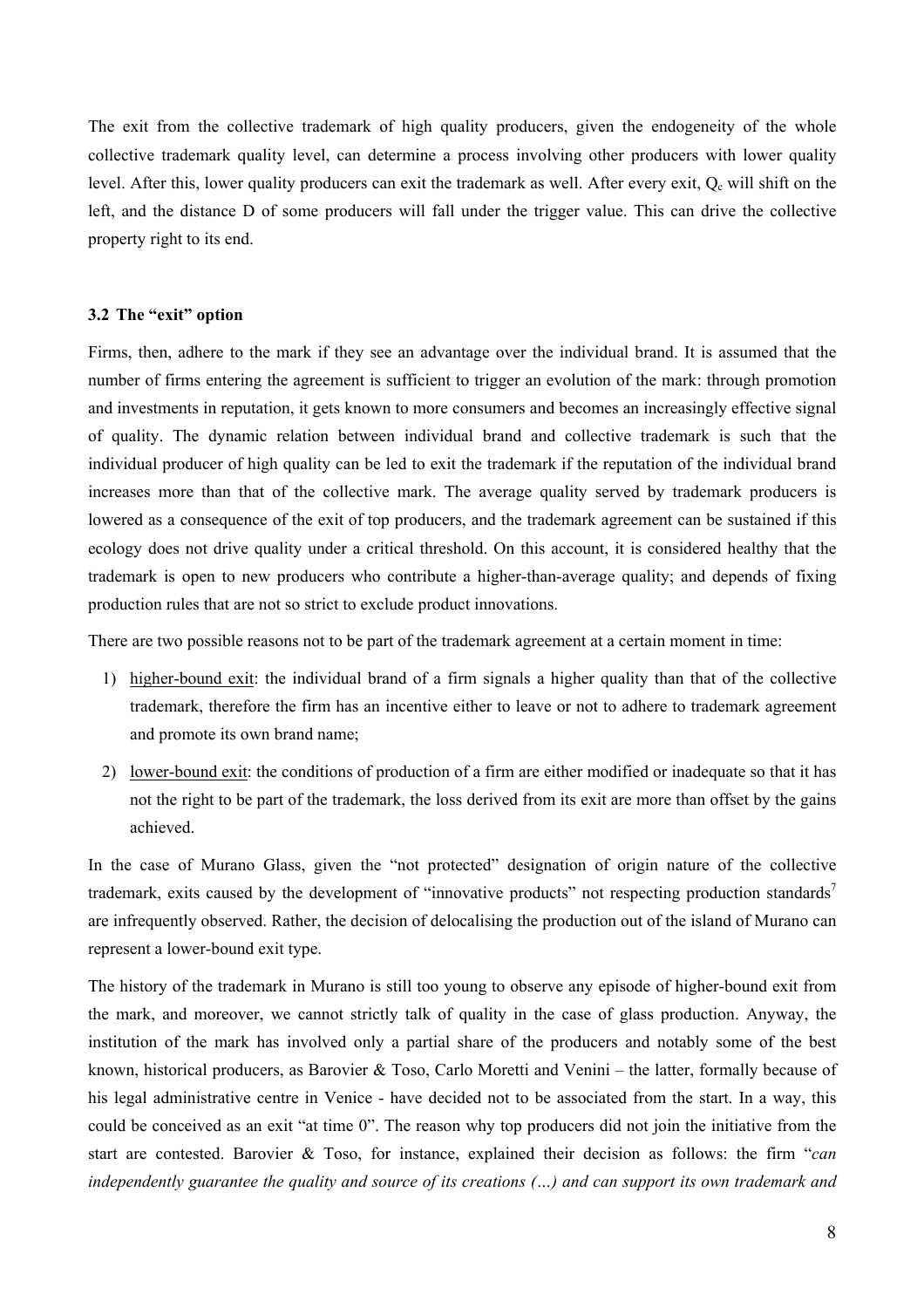*production with specific independent marketing*", recognising the project of the collective trademark as a valid support to those production entities on the island that only thanks to joint initiatives can promote and safeguard their market offer.

The implicit reason stated by many high reputation producers is that the collective trademark allowed many low-quality Murano glass-makers (mainly "*lume*" producers) in the club, creating a confusion in the use of the mark between high-quality, artistic products and low-quality items sold in the mass-tourist market  $\delta$ .

As far as lower-bound exit is concerned, there has indeed been a certain delocalisation of glass production (or parts of it) to other more accessible areas (like in the Mainland of Venice), which implies for the delocalising producers the loss of the faculty to use the trademark. However, in general, the gains to be achieved are minimal. If a problem could be envisaged, is that potential new firms could not easily find place in the island to set up their own furnaces. Even the unused furnaces are owned by incumbents, who would not sell out to potential rivals. In this situation, newcomers — who could provide a healthy ecology to the cluster — are forced out of the island and therefore have to give up the use of the mark whatever the level of quality that they were prepared to serve; at that point, left without the use of the trademark, these producers have an incentive to supply low quality.

This argument casts some doubts on the equity of the mark, as well as on its effectiveness as a protective tool. In particular, the cost of the stamp is seen as excessive especially for those low-end "*lume*" products that are sold for 5 to 10 €. Most "*lume*" producers evaluate the advantages expected from the mark against its cost, and decide not to mark their pieces. The cost of the stamps has been calculated on the basis of average prices, but it is clear that producers for whom the mark-up is higher have less convenience to adhere to the trademark; on the other hand, their pieces are those that sell best on the tourist market, and therefore they are important for the diffusion of the knowledge of the mark. Fixing the cost of the mark as a percentage of the sale price of the pieces could achieve a better outcome.

#### **3.3 Horizontal co-operation and agglomeration economies**

According to theoretical reasoning and to the evidence from this study, collective property rights could protect the structure and development of a district. However, they are an institutional arrangement that presupposes the *existence* of a district. That is, it may be useful if it regulates a production and consumption structure where information flows and collaboration are the rule within the sector. Two levels of cooperation may be distinguished, that are needed for a collective property right agreement to make sense: one that brings to its establishment and its endorsement by all or the majority of the actors in a district; the second that enables its operation once established.

If the first level of agreement is not reached, or it only leads to the association of a limited number of actors, the collective trademark cannot be established or it is useless because individual strategies will continue to prevail. If the second level of agreement is not reached, the organisational structure of the trademark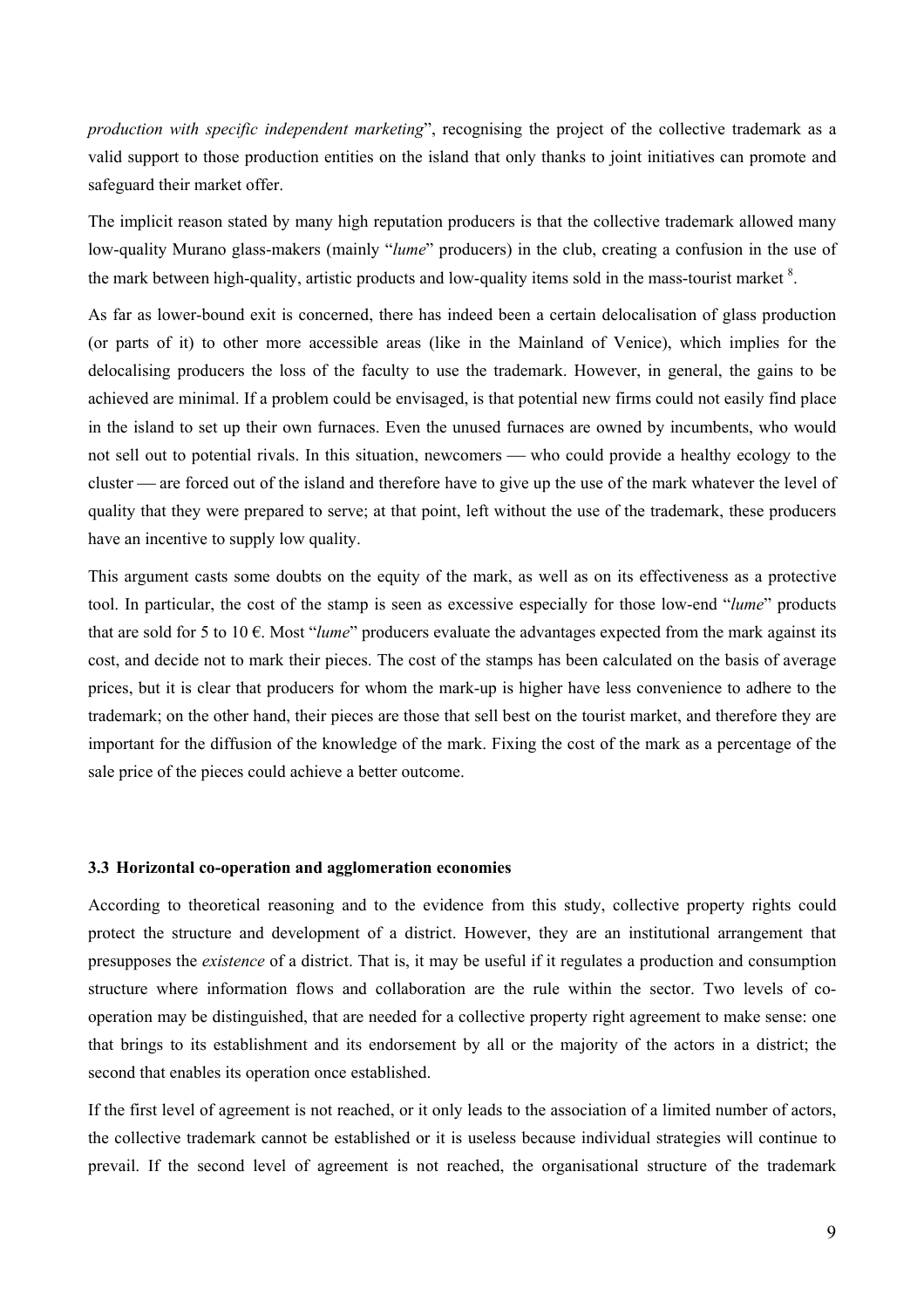agreement cannot evolve. Imagine that a trademark is established, but then no agreement is reached about the contribution to the trademark management costs or on the sanctions to be inflicted to those who do not adhere to the trademark requirement; the use of the mark would quickly be dismissed.

The situation in Murano could be analysed in the light of this argument. First, an evaluation is necessary to understand what is the level of "technical interdependence" between glass producers — which would justify some form of collaboration on which a trademark agreement could be sustained — and whether such ties also extend to the vertical level. Secondly, it is necessary to understand whether once established the trademark, there are the objective conditions to make it work, that is a common sense of what has to be achieved and the willingness to share resources for this goal.

Regarding the technical characteristics of the glass cluster, the concentration of the glass manufacturers in Murano is rather the result of historical circumstances (the prohibition to manufacture glass in the island of Venice, because of the danger of fire, dating from the  $13<sup>th</sup>$  century), than a decision dictated by technical convenience. Even then, we could expect that because of concentration, forms of technical and organisations convergence could have been established in time leading to the emergence of economies from collaboration, possibly supported by a district culture.

This seems not to be the case, however. First, the technical characteristics of glass production — peculiarly dependent of the idiosyncratic, non-transferable skills of the *Maestro Vetraio* — allow for only a minor degree of scale economies. While each firm with a furnace (some 80 in Murano) has to achieve a minimum threshold of production so that the use of the furnace is economic, clustering particular aspects of parallel production processes does not generate economic advantages because there are bottlenecks in the manual capacity of the masters, and in the "unique pieces" that give real added value to the production.

Significant economies could arguably be achieved in the vertical relations within the *filière*: upwards in the management of supplies, and downward in the commerce of final goods. For what regards the second aspect, the glass firms that can reach directly the final buyer are not many; most of them are limited to the tourist market, and very few have direct access to the international markets. Only in the case of the relation with suppliers, and specifically in the acquisition of raw supplies, some firms of Murano got together and formed a partnership to negotiate the sand prices and transport it to the island. The organisation was successively disbanded when strategic attitudes started to undermine its consistency.

Hence, the collective property right is today the only binding institution that could support an efficient organisation of the cluster, but as such, it shows to have little cultural cohesion or *trust* behind, and seems therefore doomed to failure. The most important aspect is that a trademark agreement like this needs to be promoted. The key to its success is being accepted as a signal of quality; the pre-requisite is to be wellknown. However, the estimated budget for a campaign to promote the trademark on the main foreign markets would be of 2.5-3 M  $\epsilon$  every year. This is a substantial sum for an industry that in 2002 made 150 M  $\epsilon$  of sales as a whole. In the starting year of the campaign, only 0.8 M  $\epsilon$  were put together also using national industry subsidies<sup>9</sup>. Since then, the yearly promotion budget has decreased. In these conditions, the expected time for the trademark to reach a critical threshold of notoriety is too long and may never come. The more so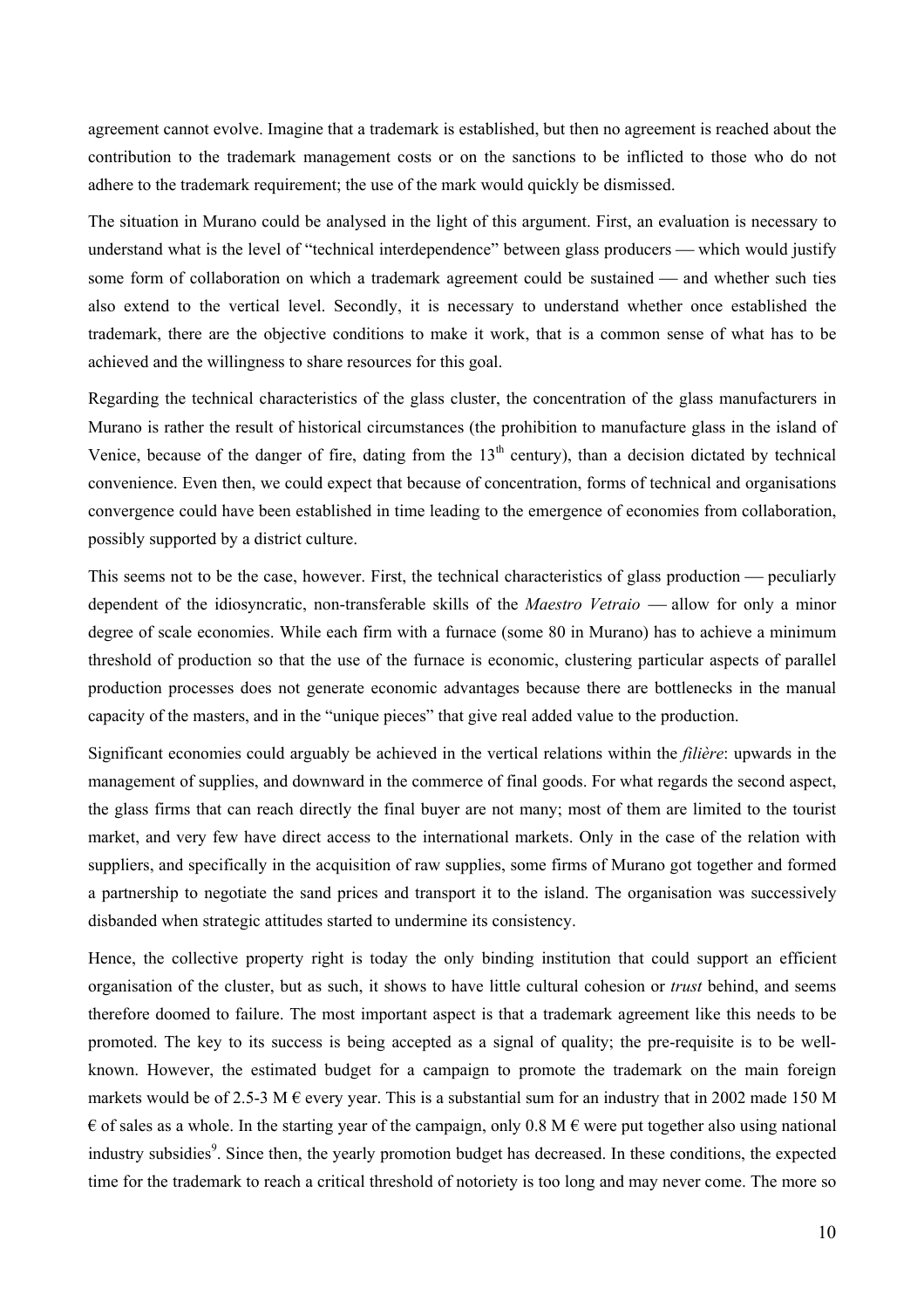since an increasing share of the production is sold on the tourist market, that is highly volatile, badly informed and as such hardly reachable by standard information campaigns. As a result, the original trademark associates see their return on investments hampered, and their willingness to put other money in promotion declines. The initial difficulties of the trademark also inhibit other more cautious or less informed glassmakers to enter in the partnership at a later stage, and the support to the mark goes spiralling down. In general it is acknowledged that the mark has not made it yet as an accepted management tool by most Muranese entrepreneurs.

Another institution that should facilitate co-operation is the Glass School *Abate Zanetti*, a higher education institute for glass manufacturers set up in 2003 in coincidence with the institution of the trademark. Apart from the necessity to train technically the new generations of glassmakers and sustaining the economy of the cluster, the school was originally expected to have an indirect influence in the establishment of a cooperative climate between the stakeholders involved, and to give to the new glass entrepreneurs fresh notions of strategy and business management. Unfortunately, after a period of time the school is seen more as a misplaced attempt to regulate the cluster evolution in a top-down approach than something that Muranese glassmakers perceive as needed. The school, today, appeals more to foreign amateurs and practitioners that to the local entrepreneurs, that are "afraid" of exporting their tacit knowledge from the island (a knowledge that has already fled to a large extent anyway), and continue to think that technical mastery is learnt on the job rather than in schools. This may be true to some extent for technical operations, but certainly is not so for general company management and strategy.

Apart for providing a pleasant meeting-place for international glass-making students and a resource centre for the trademark associates (something which was needed anyway), the very *raison d'etre* of the school is today not very clear, and the school is much below its potential. The school does export knowledge but this is not happening to the benefit of the locals, as it would be if this was done in conjunction to "Vetro Artistico Murano" trademark and with the full participation of the local masters, who would have a unique opportunity to gain international prestige and strengthen the human resources pool available through the school. If an external demand for jobs in glass making would be supported by the school, that would also benefit the island as a residence and production place creating a vibrant milieu of new talents. Today, Muranese youngsters are only concerned about how to break away from the island.

In general, it is commonly believed that co-operation is not easy within the district. Conflict and suspicion, rather than friendly agreement and cohesion, seem to be the underlying motive of the cultural fabric in the island. The history of Murano glass, even during the "boom" in the 1980s, is made of masters copying one another's ideas and competing fiercely. Imitation and forgery may have been an efficient vector for knowledge transfer and "incremental innovation" in other districts, and as such a natural impulse to the cluster's ecology. However, it is widely recognised that the competition between Murano's glassmakers is so keen that it weakens the very bases of mutual understanding, needed for the set-up of any form of strategic co-operation. Though clear steps ahead have been done with the establishment of the *Promovetro* consortium as a self-governing body of the glassmakers, firms still miss the point of the necessity to join forces to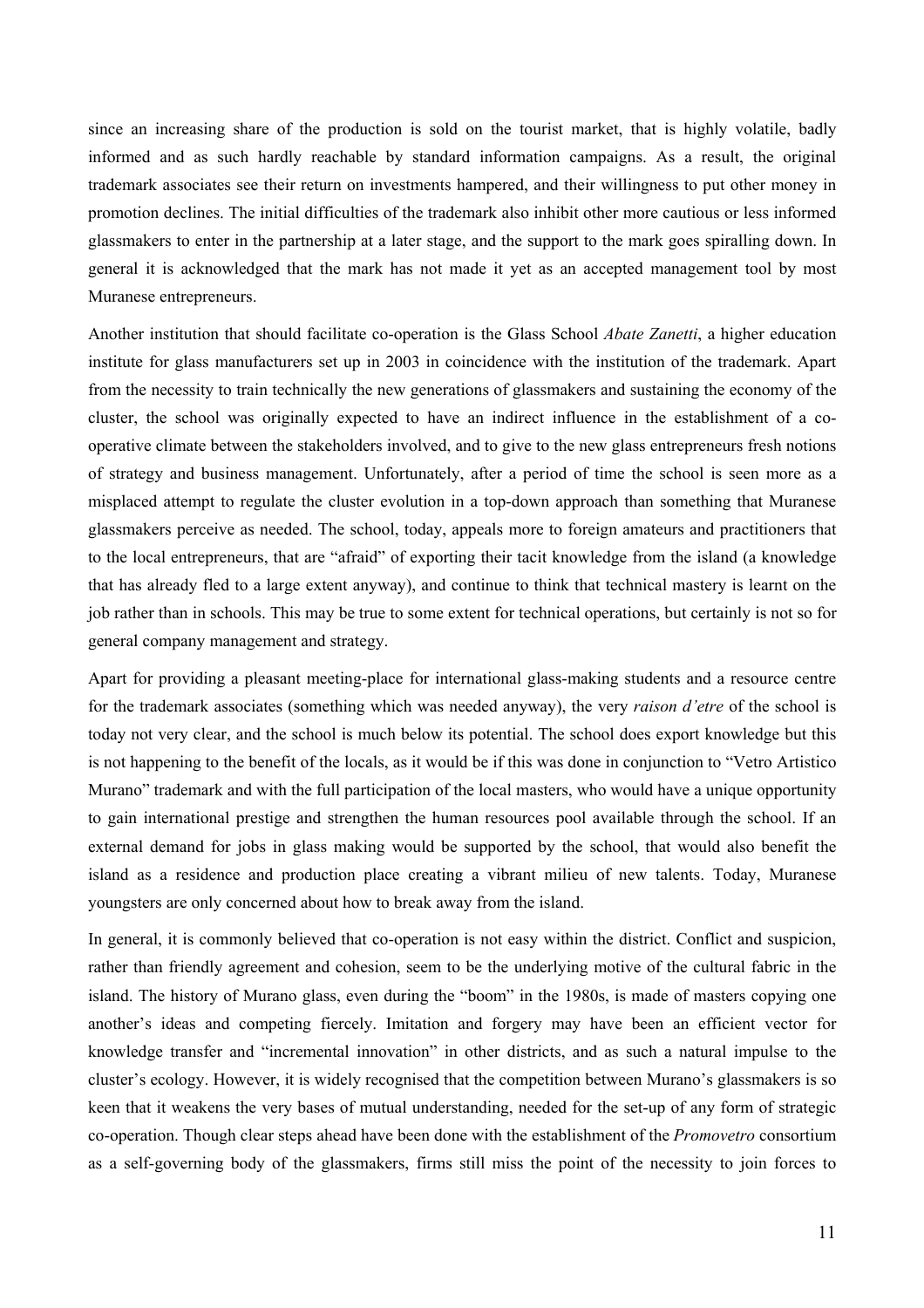promote the island as a productive milieu. Few institutions are effectively supporting co-operation among glass producers. Attempts of association between glass produces have regularly failed; still today, the consortium Promovetro is hardly representative of the heterogeneity of the sector. The municipality is not involved in the management of the cluster, and efforts by local institutions to regulate or restructure the sector is unwelcome by local producers. The leading network actor is rather *Confartigianato*, the association of small artisan firms, but this seems to accentuate, rather than solving, the strategic divide between producers and retailers, who adhere to other category organisations with a distinctively different political feel regarding the future of the island.

It is important to note that Promovetro also includes glass producers and retailers that are not operating in Murano, and therefore cannot be included in the trademark. Hence the marketing strategies of the trademark and its managing institution, Promovetro, are parallel but distinct. This give rise to a typical free-riding problem. Not all the collective trademark members are also members of the institution entitled to the promotion of the trademark, and, moreover, Promovetro includes glass producers not adhering to the trademark.

## **3.4 Globalisation in the glass production chain**

A more serious problem than the delocalisation of Murano glass producers is the competition of low-cost (and not necessarily low-quality) producers from foreign countries. Technological progress and the diffusion of knowledge on a planetary scale allow glassmakers in South East Asia and Eastern Europe to manufacture exact replicas of Murano *murrine* and common use objects like glasses and ashtrays at incomparably lower costs than the originals. This competition is particularly strong in productions for which the personal, recognisable touch of the glass master or designer is not needed (for instance in small glass objects mainly sold on the tourist market, or medium-priced common-use objects, that is, in any product segment in which price elasticity tends to be high). Furthermore, their products are even *preferred* by glass sellers, because the mark-up they can add to these pieces is relatively higher than that that can be imposed on original pieces, since it exploits the "window" effects from proximity in display with the original marked pieces. This proximity can be deceptive and as such it is sanctioned (Murano Glass marked pieces and non-originals placed on the same scaffold), but most of the time it eludes sanctions.

Therefore, a market today exists only for high-quality, designer products that already enjoy a brand name and for which the trademark is not necessary (or not an option, as it is argued above). There is no mass demand for them, but their market positioning is sustained by the constant specialised demand of wellinformed people and experts. However, the survival of Murano as a productive settlement cannot be supported by this exiguous, ultra-specialised market alone, which is not the original "raison d'etre" of Murano anyway, but rather a relatively recent evolution of glass manufacturing determined by a virtuous encounter by glass masters and artists and designers. Some minimum production capacity is needed to justify the existence of an industrial district. "Luxury items" can be manufactured anywhere and at lower costs (and,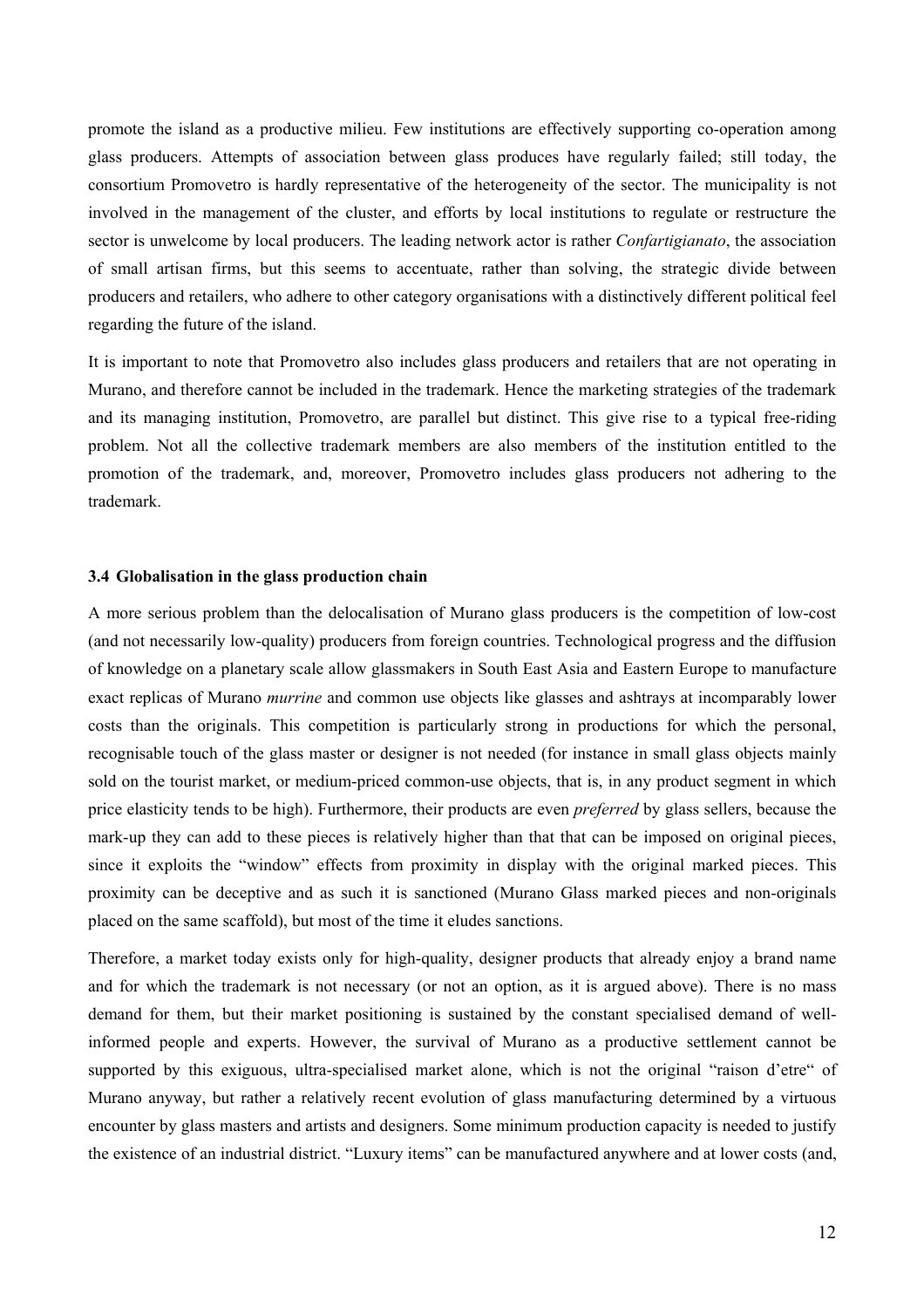as argued above, some Muranese glass masters already do it). Only the "industrial production" of Murano glass can keep the island going, and this is precisely the sector in deep crisis.

In this light, the adoption of the trademark as a signalling tool that price-discriminates against non-original objects and generates a new demand for Murano's "common-use" pieces is fully justified. It could be argued that the same problem are faced by other "cultural clusters" where techniques are inevitably spilled over due to their increasingly "footloose" nature. However Murano glass has an additional problem in the fact that proximity is not an advantage, at least it is not so at the present moment, so de-localisation is in any case a winning strategy.

It is also clear from this argument that the failure of the trademark would imply the progressive (and probably rapid, as a generational phenomenon) disbanding of Murano factories. It remains to be seen if the *type* of trademark agreement that has been implemented is the most effective to achieve this result and can foster a new cycle of sector restructuring.

#### **3.5 Asymmetric information in the tourist market**

While the valuable pieces are brought to the international market by distributors and fair organisers<sup>10</sup>, more than 60% of the production (the low-end in terms of quality) is today sold on the local market, which is dominated by tourist demand. A number of glass producers have set up "exposition halls" in Murano, but the main bulk of the production reaches the final consumer in the hundreds of glass and souvenir shops clustered around St. Mark square in Venice.

The problem in this case is that the tourist market is typically characterised by asymmetric information. According to Caserta and Russo (2002), information asymmetries are likely to be more substantial in destinations in which the visitors' flows exceed the accommodation capacity, determining a compression of time budgets available to those who can only visit the city as "excursionists"<sup>11</sup>, and consequently affecting their capacity to distinguish quality by comparison and experience. In this case, producers have an incentive to deceive consumers supplying a lower quality of goods. High quality is only maintained if suppliers can earn a mark-up on prices that – face to increasing demand levels – cannot be sustained in the long term. In the case of glass products, in the only low-quality, fake products keep their market shares while the top-end production is driven out of the market, in a quality-price-capacity downward spiral or "vicious circle".

Venice, as argued by Russo (2002), is a typical case where the re-orientation of the tourist market towards low quality is happening under the persistent pressure of "uninformed" tourist demand. Each of the yearly 12 million visitors would spend a substantial part of their visit around St. Mark square. Some 80% of visits are daily excursions lasting less than 7 hours, and for them, St. Mark and the way there is easily the only possible itinerary. From the point of view of the tourist city, the decline of quality is a catastrophic circumstance, because the best, more empathic visitors would be chased out of the market and substituted by visitors who contribute less and less to the preservation of the cultural attractions. In the end, the very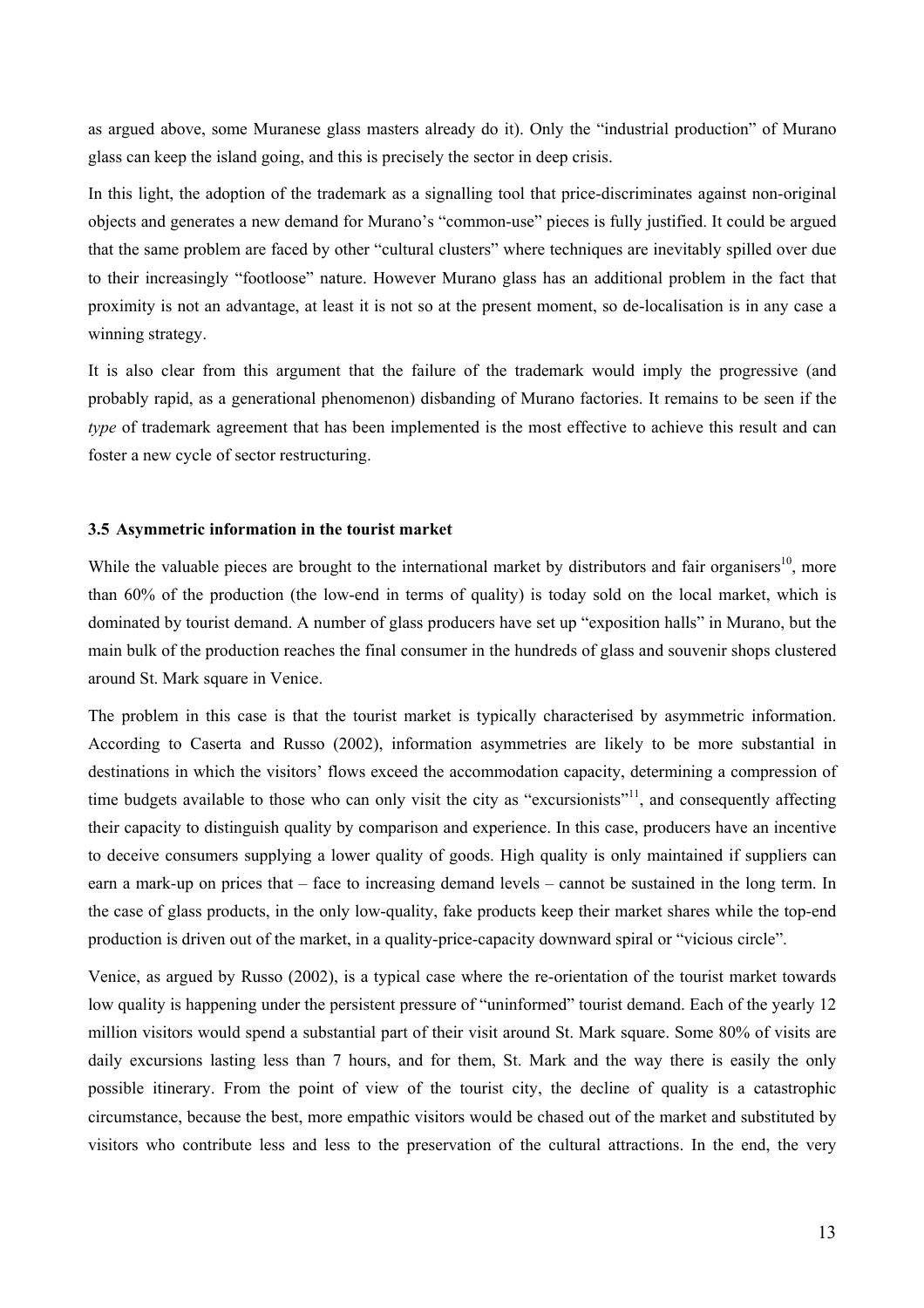essence of the tourist city as an attractive, amenable place is at risk, confirming the intuition of tourist lifecycle theorists like Butler (1980).

Murano glass is nothing but a substantial part of the cultural heritage of Venice. In the light of the argument of Caserta & Russo (op. cit.), glass art contributes to the image of the city attracting visitors to it, as it is demonstrated by the substantial share of visitors who visit glass factories, the Glass Museum in Murano<sup>12</sup>, the furnaces and the best boutiques at St. Mark. However, Murano glass is like a public-good asset in a tourist milieu that "free rides" against it by substantially pushing the sale of fakes and non-originals. It is a fact that today the mark-up applied of original products in Venetian shops face is estimated at around 400% and can reach 1000% for the smaller pieces.

How come this situation? Why Murano high-quality masters cannot impose their presence on the market? First of all, because this strategic reasoning also applies to them. Many factories have abandoned the "topend" production in the last years, closed down the furnaces and converted them into cheap souvenir halls where unaware tourists picked up by compliant "chaperones" are tricked into spending exaggerates amount of Euros in fakes.

Secondly, the strategic behaviour of glass retailers is not necessarily respectful of the ambitions for quality of Murano glass manufacturers. And as they hold the contact with the dominating tourist market and for this reason they enjoy a "location rent", they are basically the ones who dictate the production strategy. If producers do not comply with low-cost conditions, suppliers would keep their margins high by giving up "marked" items and selling instead the imported forgeries. This would not cause them any problem as long as the reputation of the mark is not well known among tourist customers. Moreover, even if one day the trademark would be better known, retailers can still influence the trademark agreement structure. If, for instance, a shop displays a certain number of pieces that are not covered by mark and others that are originals, the supplier can try to convince the producer not to "stamp" the originals, otherwise he could not sell the fakes. He can even threaten the producers not to display its original products and win this game. So producers have an incentive not to put a stamp on part of their production, in spite of their right to do so. Now, the reputation of the trademark depends on the resources put into its promotion and on its visibility. Marking the items and selling them is probably the most effective way to spread the news. If the mark is "hidden" out of short-term considerations, the velocity of diffusion of the information would be slowed down and the signalling tool would fail.

## **4 Conclusions and policy suggestions**

This study has analysed the implications of the collective property rights introduced by the Regional Law establishing the "Vetro Artistico Murano" trademark.

Most of local stakeholders would agree that Murano glass must be protected and defended, just as consumers, often the victims of misleading sales or outright frauds. However, within a general positive judgment expressed by glassmakers about the effectiveness of the trademark project and the potential it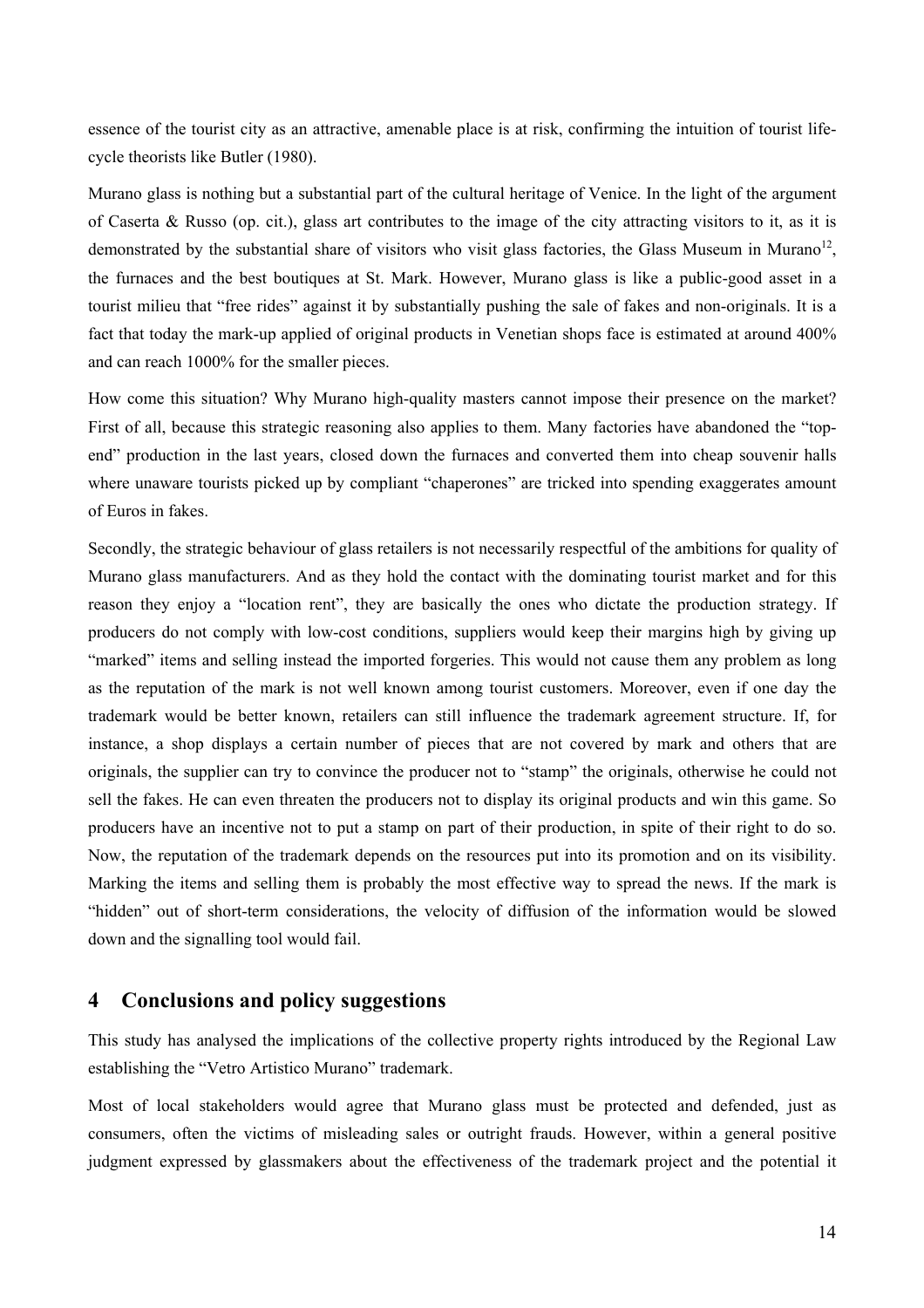undoubtedly offers, some of the largest Murano glassmakers do not adhere to the initiative at the present moment.

The research took into consideration the structure of incentives and expected benefits that are guiding the strategic decisions on trademark membership, describing the dynamic process of trademark membership. Firms adhere to the mark if they see an advantage over the individual brand. The dynamic relation between individual brand and collective trademark is such that the individual producer of high quality can be led to exit the trademark if the reputation of the individual brand increases more than that of the collective mark. The average quality served by trademark producers is lowered as a consequence of the exit of top producers, and the trademark agreement can be sustained if this process does not drive quality above a critical threshold. On this account, it is considered healthy that the trademark is open to new producers who contribute a higher-than-average quality; and depends of fixing production rules that are not so strict to exclude product innovations.

In Murano, the trademark agreement, based on geographical origin rather than on technical specifications of the production, as well as the peculiar structure of the glass filière, with large shares of the production being sold in markets with strong tourist presence, over which manufacturers have no control, are likely to hamper dramatically the effectiveness of this instrument. Our analysis points at a number of ways out of this situation.

Though the introduction of the trademark in Murano is too recent to observe any structural change or signs of recovery in the performance of the cluster, the future of the trademark looks grim. The main reason is that the trademark does not intervene in the most problematic aspect of Murano artistic glass production: the lack of empathy among producers within the cluster, which prevents a solid reputation for the trademark from being built and its validity to involve also the dominating actor in the process of bringing glass to the market, that is the retailers on the tourist market. It may actually be argued that the institution of the collective trademark, rather than loosening the competitive environment, "institutionalises" these tensions: even a forgery gets a trademark, provided it is produced in Murano, and there is no way to detect and sanction forgeries through an origin trademark. In these circumstances, glass entrepreneurs feel reluctant to join in the trademark club, as they believe that their creative efforts would benefit others, who may achieve "approved" commercial, or because they think that their product could be confused with other low-quality products.

Apart from these speculations, the indisputable fact is that the attitude of the top producers does not allow Murano glass production to evolve towards more flexible, modern organisation patterns that would be needed to face its crisis and the pressure from international competition. The whole perspective of Murano as a productive unit that is being challenged by international low-cost competition, and can survive only in unity and cohesion, is missed and instead a traditional reasoning prevails, consistent with the remaining "fordist", hierarchic model of the cluster, in which a few leading producers have access to international markets and a large number of small followers content themselves with the low-quality local market. However, this vision does not hold anymore in a scenario in which flexible specialisation can be pursued by flat organisational models characterised by a network of peer producers. Unable or unwilling to re-model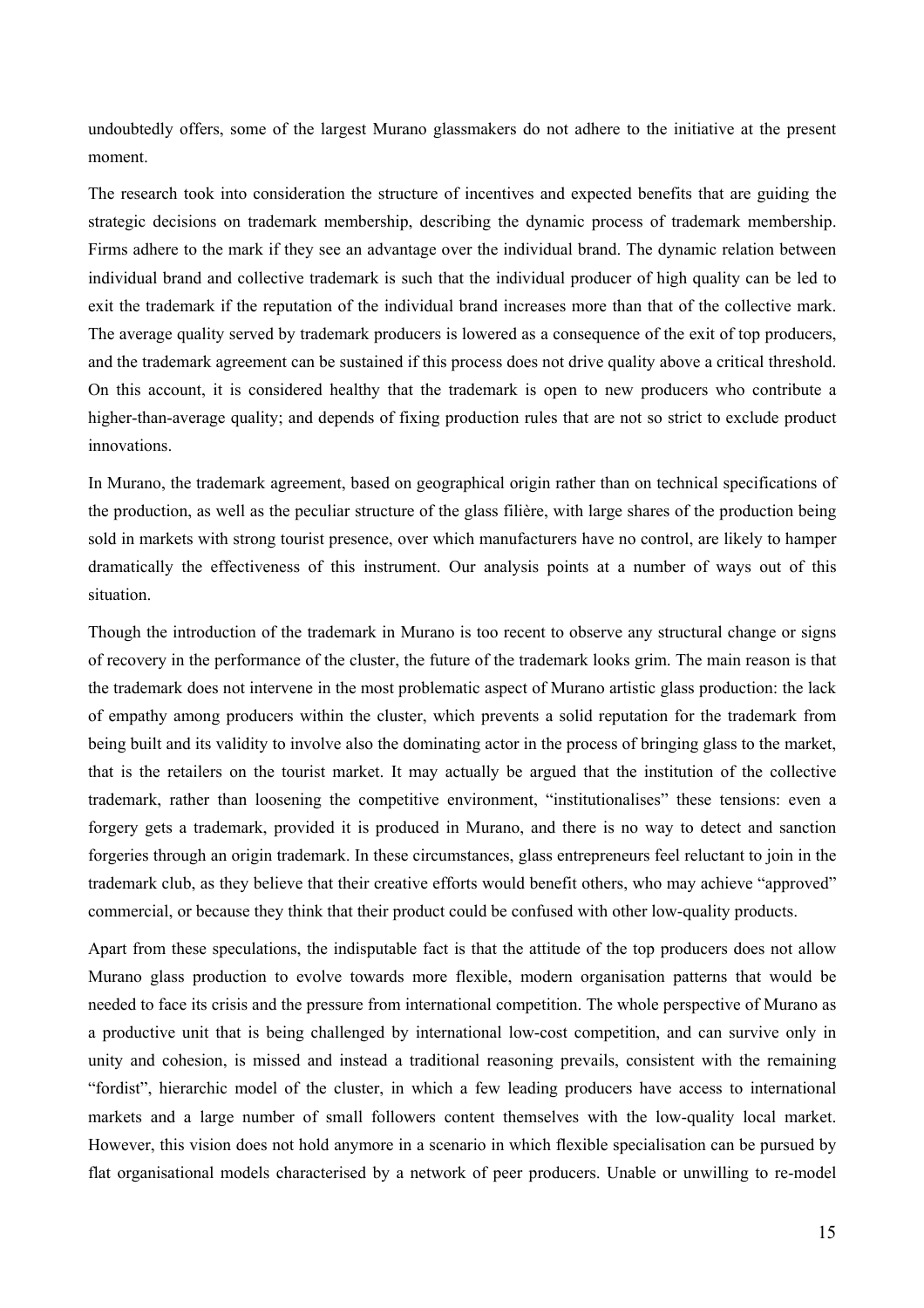their operation so as to fit the new structure, the top producers wait and see, but the danger is that without their critical mass in terms of market shares, the bases for the new model — and its regulatory institutions like the trademark — will be weak and therefore downplay the general productive climate in the island.

This outcome also depends on a certain ambiguity in the real goal of the introduction of the trademark. The stated objective is to protect quality, by limiting the information asymmetries that give a market advantage to fakes and forgeries, and in this way establishing a reputation for high quality through consumer satisfaction. The second, unofficial but certainly present in the mind of the institutions and the stakeholders that supported the establishment of the mark<sup>13</sup>, is to protect Murano as an industrial settlement, which is increasingly in danger face to pressure of globalisation, and its community. However, the two objectives are largely inconsistent. Murano's industry and social fabric could be saved from erosion if some form of entrepreneurial empathy would be established, but the mark and other institutions like the Glass School is clearly not sufficient to achieve this objective, or rather, it could produce the opposite effect, institutionalising lack of trust and cooperation between producers, because even copied products are rewarded a trademark provided they are produced in Murano.

An alternative way to promote quality and build a reputation in the tourist market could be to allow in the trademark agreement firms that do not produce in Murano but respect the traditional methodology and supply high quality products. While a some "insiders" argue that moving the production out of the island would trigger a process of export of tacit knowledge that in the end would determinate the death of the island, we are prone to believe otherwise. Breaking the "capacity bottleneck" of the island would have the effect of inundating the foreign markets and the prices would be driven to levels acceptable even to most tourists. This process could ultimately push producers to see the advantage from supplying quality even to an uninformed market, and to join forces in local marketing and retail operations, re-introducing a rationale to modernise the Muranese entrepreneurial structures and to build the bases for the future of the island; not out of a top-down approach to institutional planning but out of spontaneous initiative and convenience. Murano would keep a "trademark on ideas", and carry out the actual production processes where it is more convenient, finally endorsing the philosophy of flexible specialisation, which allows for the disintegration of the production chain.

This could go together with the extension of the use of the mark to retailers; those who endorse the mark can only sell the marked products. Then, the problem of influencing the "marking" behaviour would be eliminated, because there would be no possibilities of confusion between originals and non-originals. However, if selling the fakes grants higher margins to non-mark retailers, the market for "mark" shops would soon disappear and all producers would sell "non-marked" products.

The increase of the share of products sold in well-informed, competitive international markets — escaping the tourist market "information trap" would be "the" solution, but it would call for a complete restructuring of the marketing strategies of Murano glassmakers and for thorough revision of the organisation model of the sector, which is presently not a credible event in spite of the recent improvements. Incidentally, the trademark would play a very little role in such regime change, if not as a "binding"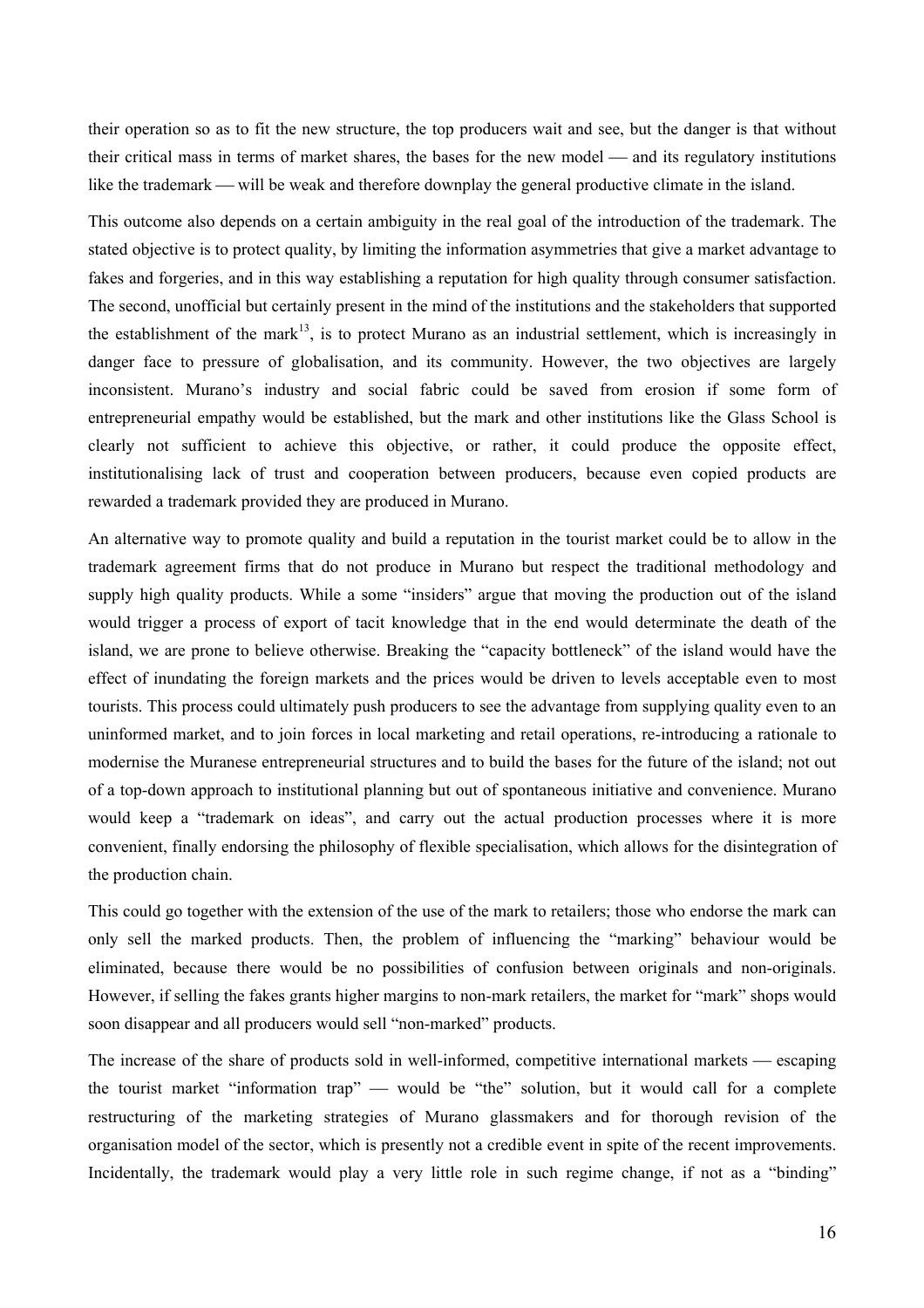agreement. If, instead, the evolution of tourism dynamics — according to the vicious circle model studied by Russo (2002) – prevails, as the driving force behind glass production, the destiny of the island is bleak. The fact remains that the destiny of Murano glass industry is tightly tied to that of the city of Venice as a production location in which tourism introduces substantial diseconomies.

This paper argues that the institution of collective property rights to support the development of a culturebased good has to take into account factors such as the structure of the local market and the structure of the district. One clear indication is that if there is not consistency between the production and the distribution end of the value chain, and the trademark only regards the upstream part of the chain, then this tool is likely to be ineffective because offset by the strategies of the retailers; furthermore, misplaced incentives could weaken the whole sector by undermining the trust between different players. In particular, cultural clusters have to measure up to the information structure of the local market. Tourist destinations have to be especially careful that the economic incentives to sustain high quality does not resolve in a mere reorientation of the market towards lower quality. This may be the case, for instance, with numerous specialised production clusters in coastal areas of the Mediterranean were tourism development is mostly driven by outsiders (the big international tour operators) and hardly harnessed or regulated by local laws.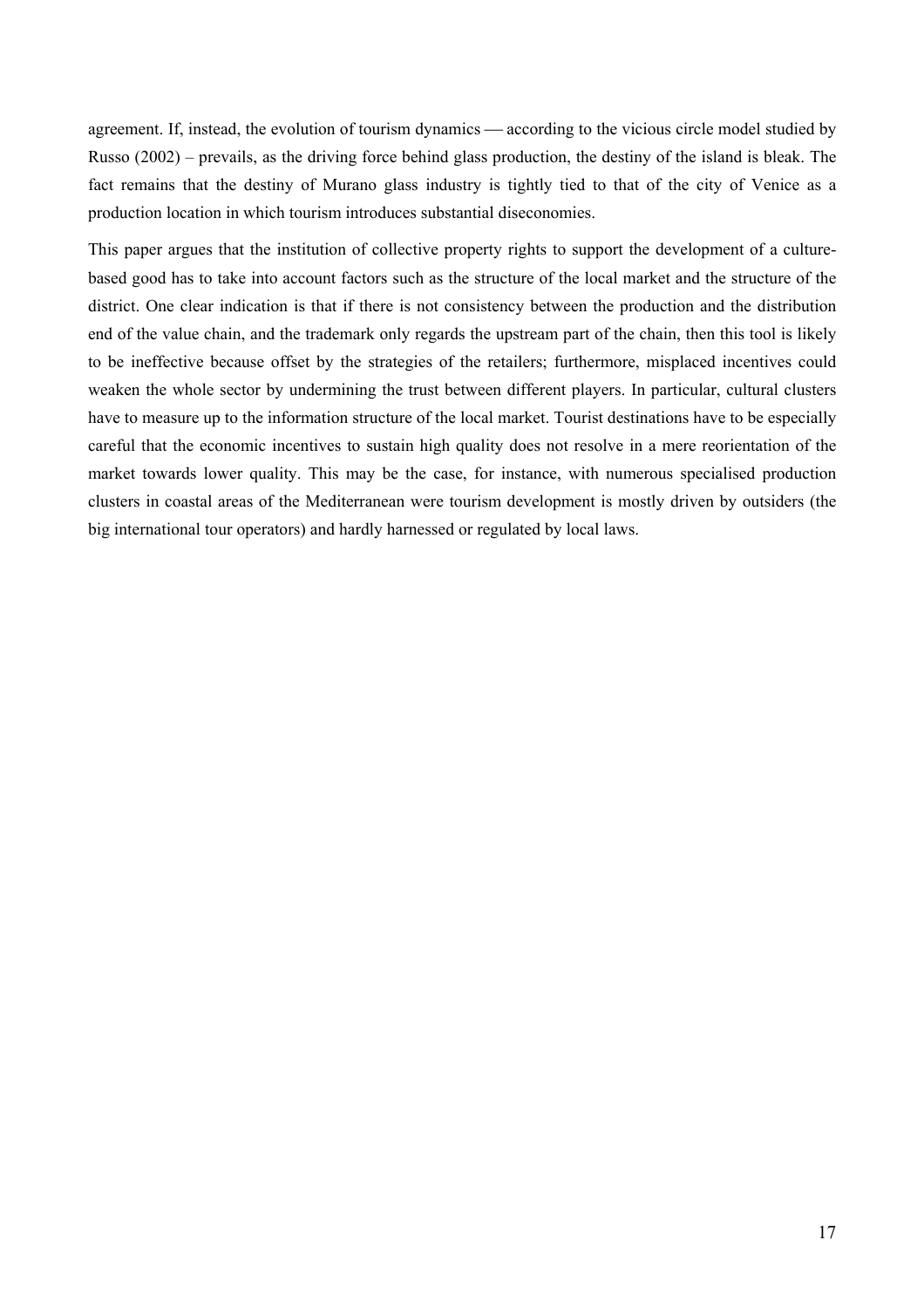## **NOTES**

<sup>1</sup> According to interviews held in this project, this figure could be as low as 40%.

 $2$  This was born in 1985 as a promotional body for the Venetian glass sector. Originally an association of small glass artisans, it came to include other larger firms. 15 years – and one failed trademark experiment – later, Promovetro came to be entrusted by the Region as the subject responsible for the management of the trademark, the only subject representative and trusted enough to carry out this task.

<sup>3</sup> "Lume" represents a glass production based on the fusion of glass pipes with a gas lamp.

<sup>4</sup> Members of this commission are external experts and staff of the Stazione Sperimentale del Vetro, a public research organisation that is concerned with the scientific and technical measures aspects of glass production.

<sup>5</sup> The monitoring activity, estimated in 2-3 M $\epsilon$  in 3 years, is partly co-funded by local governments (City and Province) and the Chamber of Commerce. The slogan of the initiative will be «No Global».

<sup>6</sup> Recently, Promovetro opened a permanent showroom in New York's 5th Avenue and promotes Murano glass and its trademark in the most important fairs and events worldwide. A leaflet has been created illustrating the value of the trademark and promoting the works of its members, and the Promovetro website keeps upgraded information on its members.

 $<sup>7</sup>$  The introduction of the use of machines and glue in glass production, which was originally seen as a serious</sup> flaw, is today widespread and is not sanctioned under the trademark regulation.

<sup>8</sup> It could still be argued that if this is the case, and if the objective of the trademark agreement would be to unite a number of producers as large as possible, an effort could have been done to revise the criteria of inclusion in the mark. However, it is hardly credible that the mark would have been instituted ignoring beforehand which producers would have joined. This lets one think that there are other non-stated reasons for some of the top producers not to be a part of the trademark agreement, which, bluntly put, is that these do not meet the requirements to adhere to the club as far as the production location is concerned. In this way they anticipate a refusal that would damage their individual reputation, maintaining instead their aura of *Muranese par excellence*.

9 Law n. 266/97 on industrial districts (the so called "Bersani Law").

<sup>10</sup> A few boutiques have been opened by the top producers in the main markets, like the American and the German, and Murano products are present in the largest shopping malls of European capitals.

 $11$  See Van der Borg and Gotti (1995) for a detailed definition of excursionists within the tourist market.

 $12$  This is one of the municipal museums in Venice, and welcome more than 100,000 yearly visitors.

<sup>13</sup> Reference to Murano as a productive settlement to be defended is explicitly done in the new strategic document endorsed by the Region.